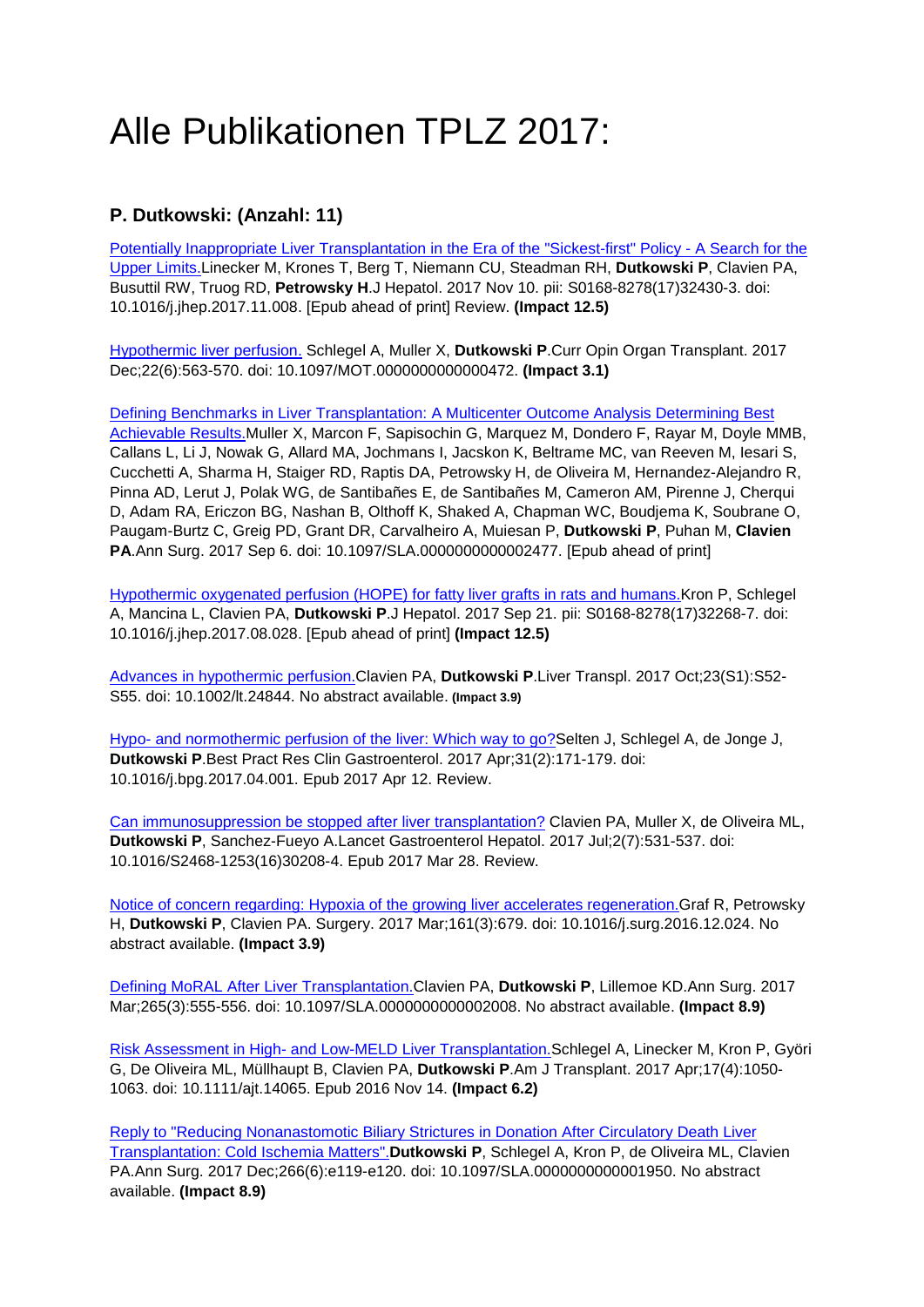#### **N. Müller (Anzahl 8)**

Abela IA, Murer C, Schuurmans MM, Schmitt JW, Muller F, Imkamp F, **Mueller NJ**, Benden C. A cluster of scedosporiosis in lung transplant candidates and recipients: The Zurich experience and review of the literature. Transpl Infect Dis. 2017 Oct 17. doi: 10.1111/tid.12792. [Epub ahead of print] PubMed PMID: 29044831.

Saigi-Morgui N, Quteineh L, Bochud P-Y, Crettol S, Kutalik Z, **Mueller NJ**, Binet I, Van Delden C, Steiger J, Mohacsi P, Dufour J-F, Soccal PM, Pascual M, Eap CB, Swiss Transplant Cohort Study. Genetic and clinic predictors of New Onset Diabetes Mellitus after Transplantation. 2017 Pharmacogenom in press

Lewandowska D, Schreiber PW, Schuurmans M, Ruehe B, Zagordi O, Bayard C, Greiner M, Geissberger F, Capaul R, Zbinden A, Böni J, Benden C, **Mueller NJ**, Trkola A, Huber M. Metagenomic sequencing complements routine diagnostics in identifying viral pathogens in lung transplant recipients with unknown etiology of respiratory infection. PLoS One. 2017 May 23;12(5):e0177340. doi: 10.1371/journal.pone.0177340. eCollection 2017. PubMed PMID: 28542207; PubMed Central PMCID: PMC5441588.

Simonetta F, Pradier A, Masouridi-Levrat S, van Delden C, Giostra E, Morard I, **Mueller N**, Muellhaupt B, Valli PV, Semmo N, Seebach J, Chalandon Y, Kaiser L, Roosnek E; Swiss Transplant Cohort Study (STCS). Torque Teno Virus Load and Acute Rejection After Orthotopic Liver Transplantation. Transplantation. 2017 Jul;101(7):e219-e221. doi: 10.1097/TP.0000000000001723. PubMed PMID: 28263221.

Leboeuf C, Wilk S, Achermann R, Binet I, Golshayan D, Hadaya K, Hirzel C, Hoffmann M, Huynh-Do U, Koller MT, Manuel O, **Mueller NJ**, Mueller TF, Schaub S, van Delden C, Weissbach FH, Hirsch HH; Swiss Transplant Cohort Study. BK Polyomavirus-Specific 9mer CD8 T Cell Responses Correlate With Clearance of BK Viremia in Kidney Transplant Recipients: First Report From the Swiss Transplant Cohort Study. Am J Transplant. 2017 Oct;17(10):2591-2600. doi: 10.1111/ajt.14282. Epub 2017 Apr 25. PubMed PMID: 28326672.

Quteineh L, Bochud PY, Golshayan D, Crettol S, Venetz JP, Manuel O, Kutalik Z, Treyer A, Lehmann R, **Mueller NJ**, Binet I, Van Delden C, Steiger J, Mohacsi P, Dufour JF, Soccal PM, Pascual M, Eap CB, the Swiss Transplant Cohort Study. CRTC2 polymorphism as a risk factor for the incidence of metabolic syndrome in patients with solid organ transplantation. Pharmacogenomics Pharmacogenomics J. 2017 Jan;17(1):69-75. doi: 10.1038/tpj.2015.82. Epub 2015 Dec 8. PubMed PMID: 26644205.

Han SH, Kumar D, Ferreira VH, Egli A, Hirsch HH, Weisser M, Garzoni C, van Delden C, Bochud PY, Manuel O, Meylan P, Boggian K, Husain S, **Mueller NJ**, Humar A; Swiss Transplant Cohort Study. Human microRNA responses predict cytomegalovirus replication following solid organ transplantation. J Infect Dis. 2017 Feb 15;215(4):537-546. doi: 10.1093/infdis/jiw596. PubMed PMID: 28003351.

Martin-Gandul C, Stampf S, Héquet D, **Mueller NJ**, Cusini A, Van Delden C, Boggian K, Hirsch HH, Hirzel C, Soccal P, Pascual M, Meylan P, Manuel O, Swiss Transplant Cohort Study. Preventive strategies against cytomegalovirus and incidence of α-herpesvirus infections in solid-organ transplant recipients: a nationwide cohort study. Am J Transplant. 2017 Jul;17(7):1813-1822. doi: 10.1111/ajt.14192. Epub 2017 Feb 2. PubMed PMID: 28039960.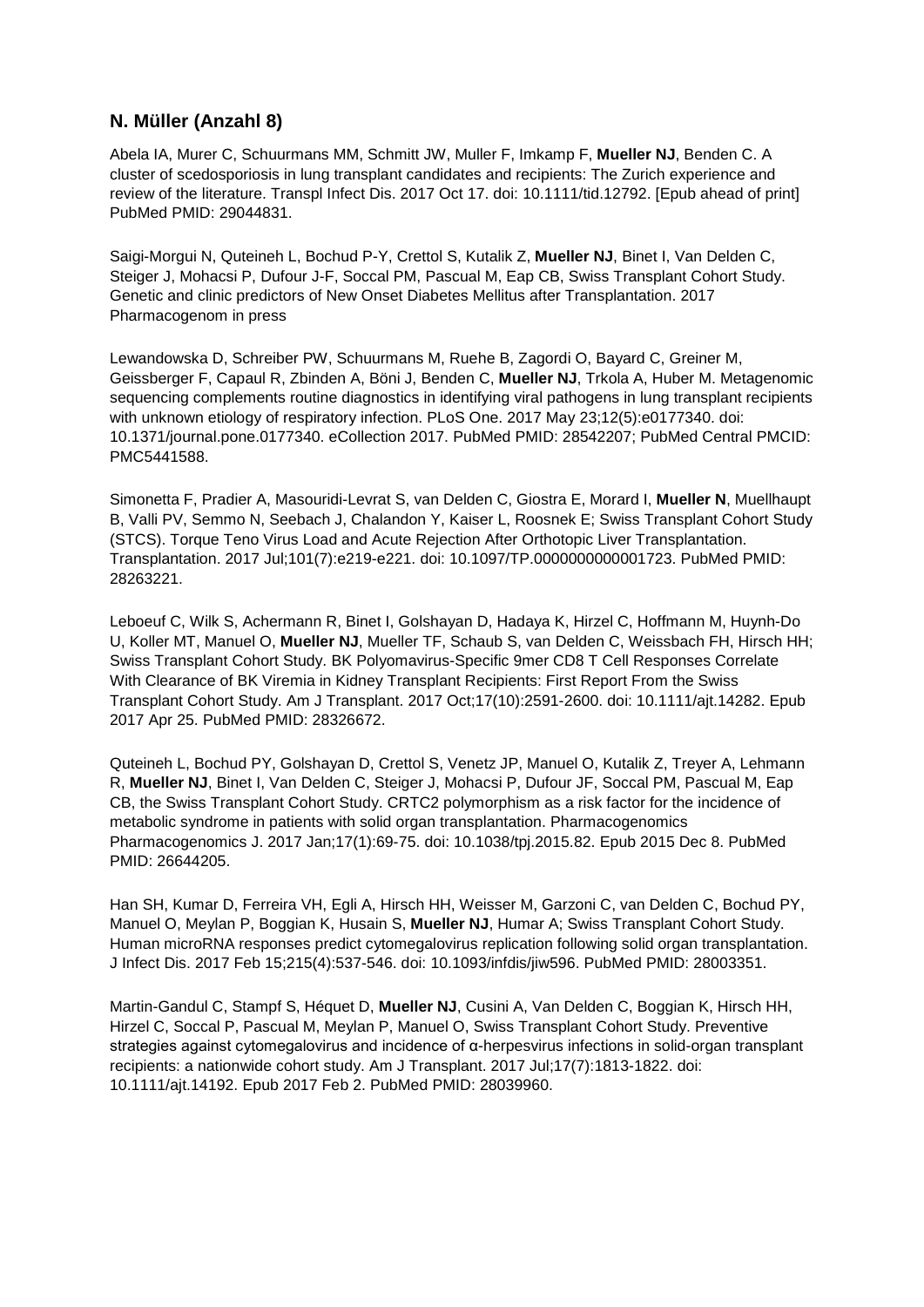#### **S. Hillinger (Anzahl 14)**

1: Robinson CA, Inci I, Naegeli M, Murer C, Schuurmans MM, Urosevic-Maiwald M, Schüpbach R, Weder W, Benden C. Extracorporeal photopheresis as second-line treatment therapy in lifethreatening primary graft dysfunction following lung transplantation. Pediatr Transplant. 2018 Jan 29. doi: 10.1111/petr.13145. [Epub ahead of print] PubMed PMID: 29380491.

2: Danger R, Royer PJ, Reboulleau D, Durand E, Loy J, Tissot A, Lacoste P, Roux A, Reynaud-Gaubert M, Gomez C, Kessler R, Mussot S, Dromer C, Brugière O, Mornex JF, Guillemain R, Dahan M, Knoop C, Botturi K, Foureau A, Pison C, Koutsokera A, Nicod LP, Brouard S, Magnan A; COLT and SysCLAD Consortia. Blood Gene Expression Predicts Bronchiolitis Obliterans Syndrome. Front Immunol. 2018 Jan 11;8:1841. doi: 10.3389/fimmu.2017.01841. eCollection 2017. PubMed PMID: 29375549; PubMed Central PMCID: PMC5768645.

3: Yamada Y, Langner T, Inci I, Benden C, Schuurmans M, Weder W, Jungraithmayr W. Impact of human leukocyte antigen mismatch on lung transplant outcome. Interact Cardiovasc Thorac Surg. 2018 Jan 2. doi: 10.1093/icvts/ivx412. [Epub ahead of print] PubMed PMID: 29300898.

4: Cosgun T, Tomaszek S, Opitz I, Wilhelm M, Schuurmans MM, Weder W, Inci I. Single-center experience with intraoperative extracorporeal membrane oxygenation use in lung transplantation. Int J Artif Organs. 2017 Oct 9:0. doi: 10.5301/IJAO.5000645. [Epub ahead of print] PubMed PMID: 29027193.

5: Yamada Y, Iskender I, Arni S, Hillinger S, Cosgun T, Yu K, Jungraithmayr W, Cesarovic N, Weder W, Inci I. Ex vivo treatment with inhaled N-acetylcysteine in porcine lung transplantation. J Surg Res. 2017 Oct;218:341-347. doi: 10.1016/j.jss.2017.06.061. Epub 2017 Jul 22. PubMed PMID: 28985871.

6: Inci I, Iskender I, Ehrsam J, Caviezel C, Hillinger S, Opitz I, Schneiter D, Weder W. Previous lung volume reduction surgery does not negatively affect survival after lung transplantation. Eur J Cardiothorac Surg. 2018 Mar 1;53(3):596-602. doi: 10.1093/ejcts/ezx318. PubMed PMID: 28957998.

7: Cosgun T, Iskender I, Yamada Y, Arni S, Lipiski M, van Tilburg K, Weder W, Inci I. Ex vivo administration of trimetazidine improves post-transplant lung function in pig model. Eur J Cardiothorac Surg. 2017 Jul 1;52(1):171-177. doi: 10.1093/ejcts/ezx053. PubMed PMID: 28874022.

8: Yamada Y, Windirsch K, Dubs L, Kenkel D, Jang JH, Inci I, Boss A, Martinu T, Vanaudenaerde B, Weder W, Jungraithmayr W. Chronic Airway Fibrosis in Orthotopic Mouse Lung Transplantation Models-An Experimental Reappraisal. Transplantation. 2018 Feb;102(2):e49-e58. doi: 10.1097/TP.0000000000001917. PubMed PMID: 28825953.

9: Ehrsam JP, Benden C, Seifert B, Opitz I, Schneiter D, Weder W, Inci I. Lung transplantation in the elderly: Influence of age, comorbidities, underlying disease, and extended criteria donor lungs. J Thorac Cardiovasc Surg. 2017 Dec;154(6):2135-2141. doi: 10.1016/j.jtcvs.2017.07.032. Epub 2017 Jul 29. PubMed PMID: 28823801.

10: Mouraux S, Bernasconi E, Pattaroni C, Koutsokera A, Aubert JD, Claustre J, Pison C, Royer PJ, Magnan A, Kessler R, Benden C, Soccal PM, Marsland BJ, Nicod LP; SysCLAD Consortium. Airway microbiota signals anabolic and catabolic remodeling in the transplanted lung. J Allergy Clin Immunol. 2018 Feb;141(2):718-729.e7. doi: 10.1016/j.jaci.2017.06.022. Epub 2017 Jul 18. PubMed PMID: 28729000; PubMed Central PMCID: PMC5792246.

11: Yamada Y, Laube I, Jang JH, Bonvini JM, Inci I, Weder W, Beck Schimmer B, Jungraithmayr W. Sevoflurane preconditioning protects from posttransplant injury in mouse lung transplantation. J Surg Res. 2017 Jun 15;214:270-277. doi: 10.1016/j.jss.2017.03.021. Epub 2017 Mar 31. PubMed PMID: 28624055.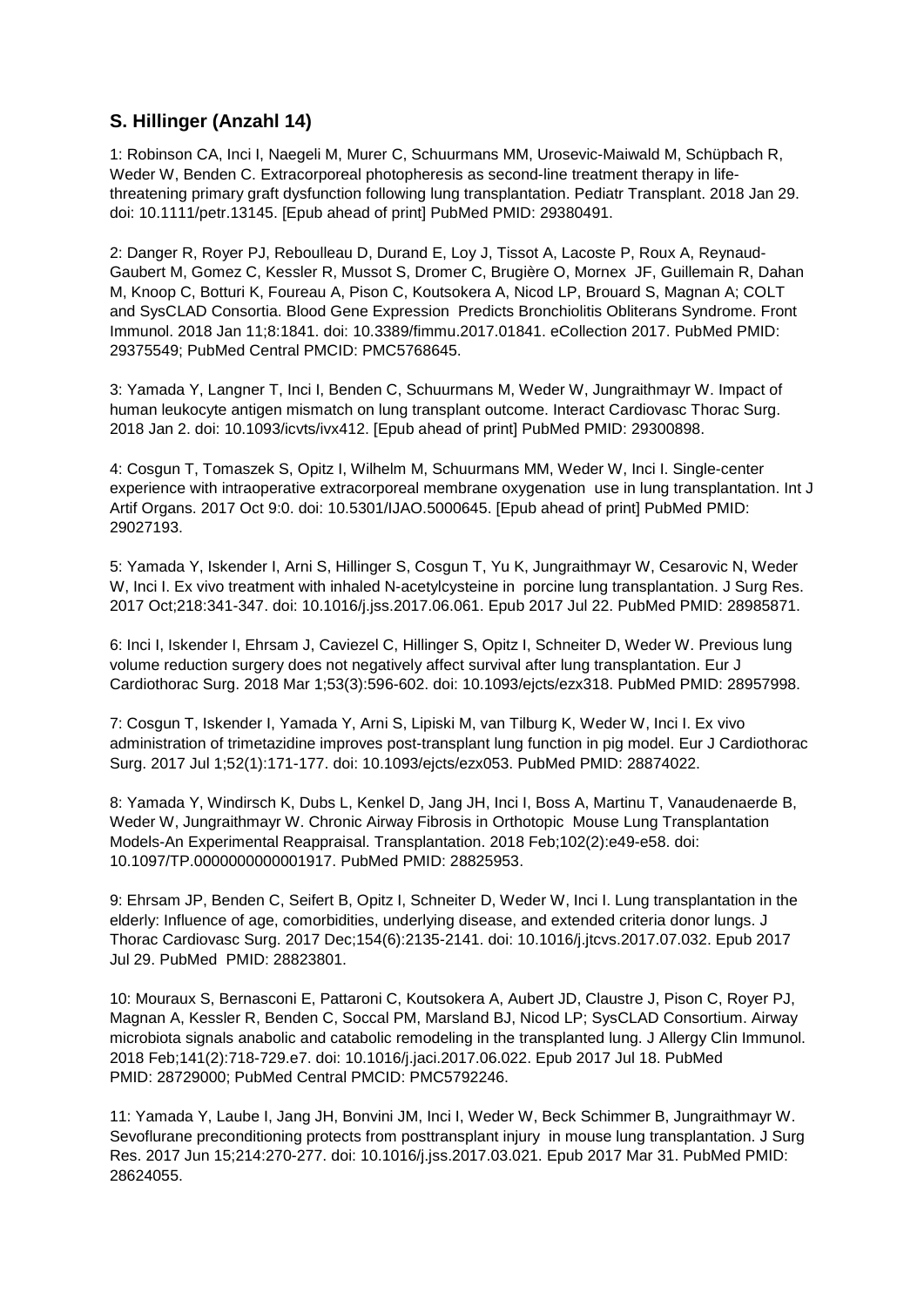12: Iskender I, Cosgun T, Arni S, Trinkwitz M, Fehlings S, Yamada Y, Cesarovic N, Yu K, Frauenfelder T, Jungraithmayr W, Weder W, Inci I. Cytokine filtration modulates pulmonary metabolism and edema formation during ex vivo lung perfusion. J Heart Lung Transplant. 2017 May 20. pii: S1053 2498(17)31802-8. doi: 10.1016/j.healun.2017.05.021. [Epub ahead of print] PubMed PMID: 28587802.

13: Schuurmans MM, Benden C, Moehrlen C, Gubler C, Wilhelm M, Weder W, Inci Esophagopericardial fistula, septic shock and intracranial hemorrhage with hydrocephalus after lung transplantation. Rev Port Pneumol (2006). 2017 May - Jun;23(3):156-159. doi: 10.1016/j.rppnen.2017.01.005. Epub 2017 Feb 23. PubMed PMID: 28237439.

14: Jang JH, Yamada Y, Janker F, De Meester I, Baerts L, Vliegen G, Inci I, Chatterjee S, Weder W, Jungraithmayr W. Anti-inflammatory effects on ischemia/reperfusion-injured lung transplants by the cluster of differentiation 26/dipeptidylpeptidase 4 (CD26/DPP4) inhibitor vildagliptin. J Thorac Cardiovasc Surg. 2017 Mar;153(3):713-724.e4. doi: 10.1016/j.jtcvs.2016.10.080. Epub 2016 Nov 15. PubMed PMID: 27939504.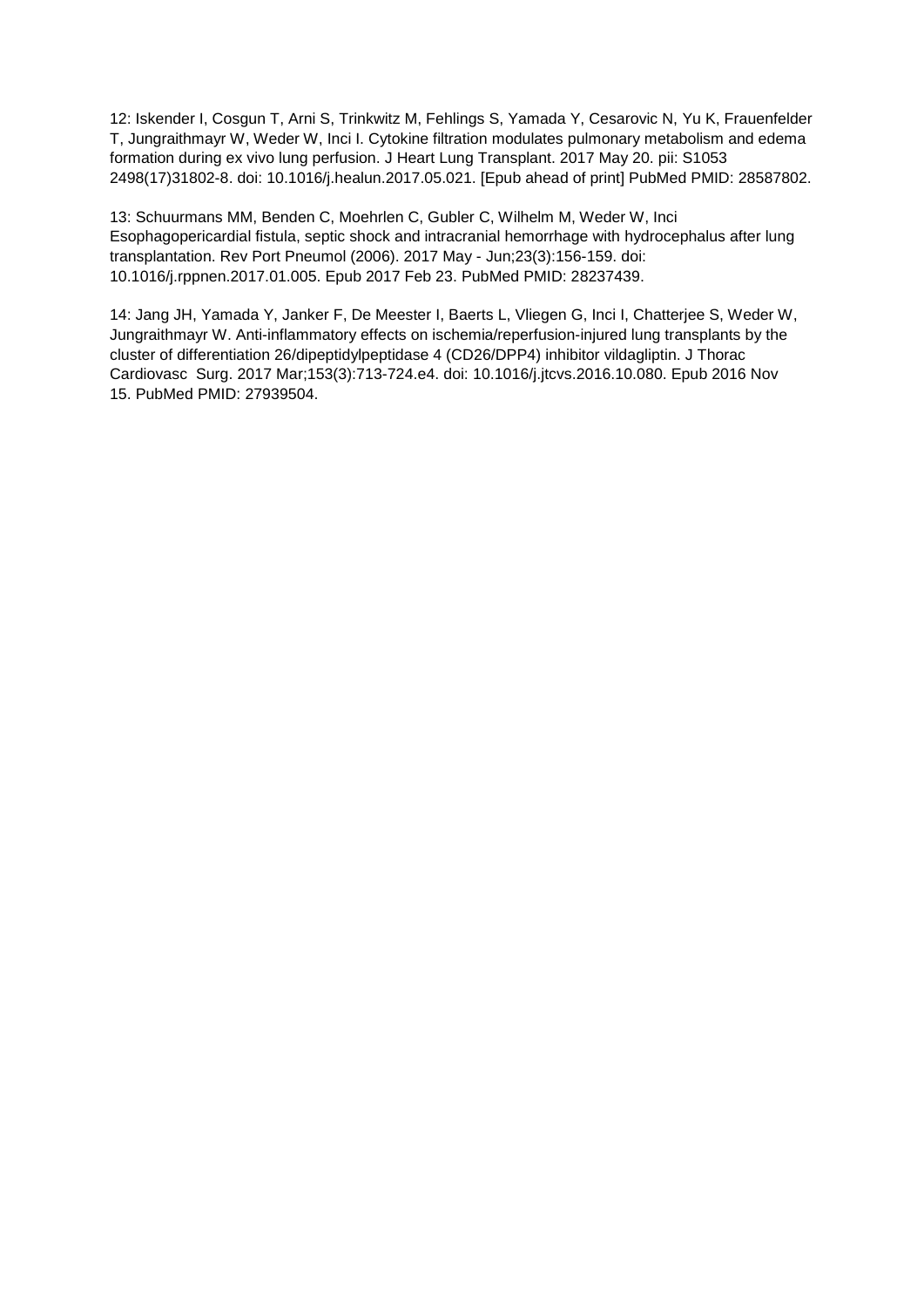### **R. Lehmann: Anzahl 2**

- 1. Gerber, PA, Hochuli M, Benediktsdottir, Bara D., Zuellig RA, Spinas, GA, Lehmann R. Islet transplantation as safe and efficacious method to restore glycemic control and to avoid severe hypoglycemia after donor organ failure in pancreas transplantation Clinical Transplantation 2017 in press (IF:1.80)
- 2. Michael R. Rickels, Peter G. Stock,Eelco J. P. de Koning, Lorenzo Piemonti, Johann Pratschke, Rodolfo Alejandro, Melena D. Bellin, Thierry Berney, Pratik Choudhary,Paul R. Johnson, Raja Kandaswamy, Thomas W. H. Kay, MBBS, Bart Keymeulen, Yogish C. Kudva, Esther Latres, Robert M. Langer, Roger Lehmann, Barbara Ludwig, James F. Markmann, Marjana Marinac, Jon S. Odorico, François Pattou, Peter A. Senior, James A. M. Shaw, Marie-Christine Vantyghem, and Steven White Defining Outcomes for β-Cell Replacement Therapy in the Treatment of Diabetes: a Consensus

Report on the Igls Criteria from the IPITA/EPITA Opinion Leaders Workshop Transplant International 2017 (in press)

#### **Olivier de Rougemont: Anzahl 1**

1. Infections in De Novo Kidney Transplant Recipients Treated With the RANKL Inhibitor Denosumab. Bonani M, Frey D, **de Rougemont O**, Mueller NJ, Mueller TF, Graf N, Wüthrich RP. Transplantation. 2017 Sep;101(9):2139-2145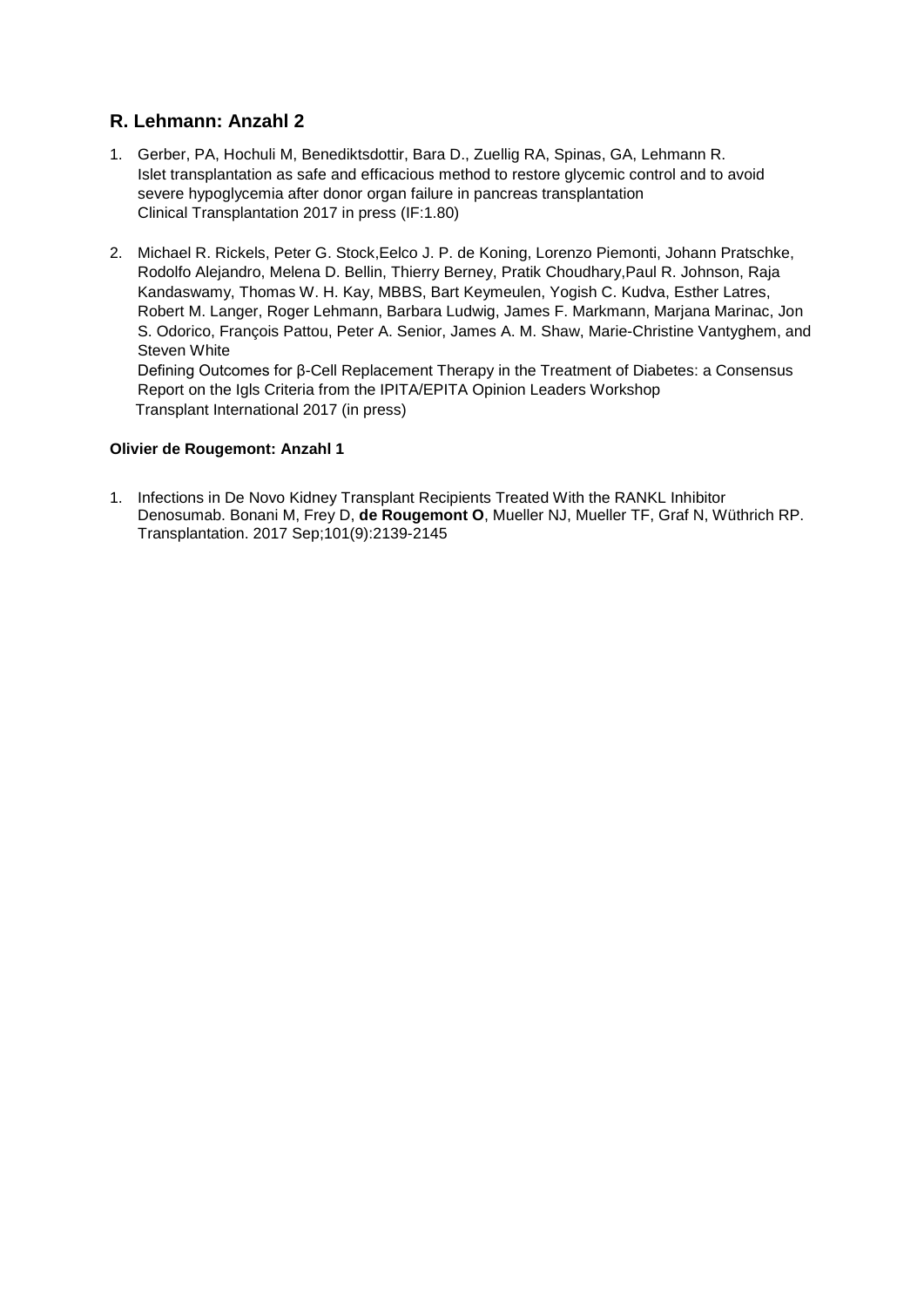#### **M. Wilhelm: (Anzahl 4)**

Schmid Daners M, Kaufmann F, Amacher R, Ochsner G, Wilhelm MJ, Ferrari A, Mazza E, Poulikakos D, Meboldt M, Falk V. Left Ventricular Assist Devices: Challenges Toward Sustaining Long-Term Patient Care. Ann Biomed Eng 2017;45:1836-1851

Molkentin JP, Nägele MP, Frank M, Sudano I, Enseleit F, Wilhelm MJ, Lüscher TF, Maisano F, Ruschitzka F, Flammer AJ. Prognostic value of mean pulmonary artery pressure in the stable phase after heart transplantation. Eur J Cardiothorac Surg 2017;52:775-780

Ochsner G, Wilhelm MJ (co-first author), Amacher R, Petrou A, Cesarovic N, Staufert S, Röhrnbauer B, Maisano F, Hierold C, Meboldt M, Schmid Daners M. In Vivo Evaluation of Physiologic Control Algorithms for Left Ventricular Assist Devices Based on Left Ventricular Volume or Pressure. ASAIO J 2017;63:568-577

Winnik S, Elsener C, Seifert B, Starck C, Straub A, Saguner AM, Breitenstein A, Krasniqi N, Wilhelm MJ, Haegeli L, Duru F, Benussi S, Maisano F, Lüscher TF, Holzmeister J, Huerlimann D, Ruschitzka F, Steffel J. "Real world" experience in Cardiac Resynchronization Therapy at a Swiss Tertiary Care Center. Swiss Med Wkly 2017;147:w14425

#### **Flammer: (Anzahl 1)**

Stämpfli SF, Özkartal T, Hagenbuch N, Bernhart S, Flammer AJ, Vecciati A, Fröhlich GM, Ruschitzka F, Held L, Tanner FC. Pericardial effusion unrelated to surgery is a predictor of mortality in heart transplant patients. Cardiol J 2018 Jan 17. doi: 10.5603/CJ.a2018.0001. [Epub ahead of print]

#### **F. Ruschitzka (Anzahl 1)**

Mebazaa A, Motiejunaite J, Gayat E, Crespo-Leiro MG, Lund LH, Maggioni AP, Chincel O, Akiyame E, Harjola VP, Seferovic P, Laroche C, Julve MS, Roig E, Ruschitzka F, Filippatos G. Long-term safety of intravenous cardiovascular agents in acute heart failure: results form the European Society of Cardiology Heart Failure Long-Term Registry. Eur J Heart Fail. 2017 Oct 8. doi: 10.1002/ejhf.991. [Epub ahead of print]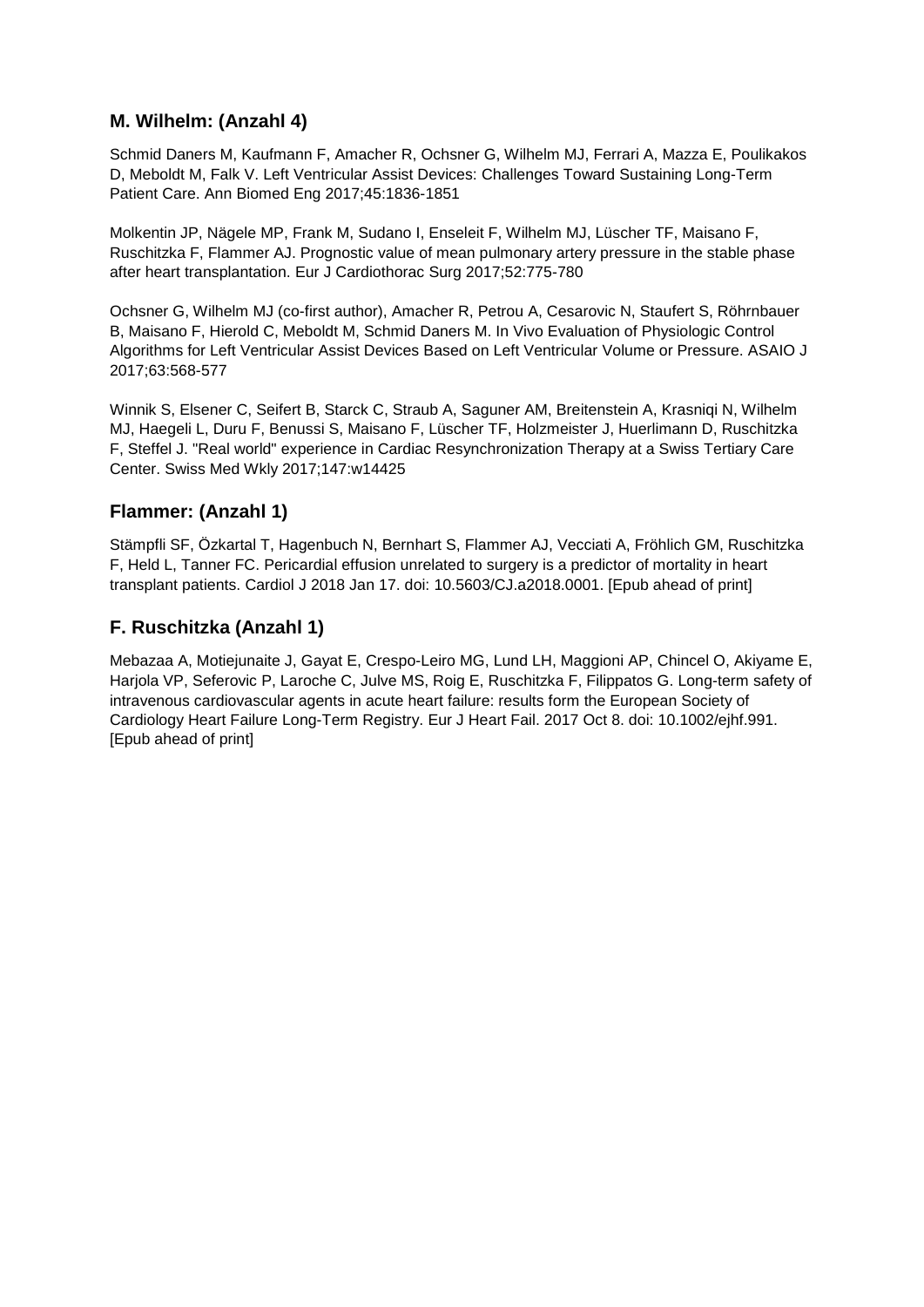## **J. Plock: (Anzahl 4)**

Zamora R, Ravuri SK, Plock JA, Vodovotz Y, Gorantla VS. Differential inflammatory networks distinguish responses to bone marrow-derived versus adipose-derived mesenchymal stem cell therapies in vascularized composite allotransplantation J Trauma Acute Care Surg. 2017 Jul;83(1 Suppl 1):S50-S58

Plock JA, Schnider JT, Schweizer R, Zhang W, Tsuji W, Waldner M, Solari MG, Marra KG, Rubin JP, Gorantla VS. The Influence of Timing and Frequency of Adipose-Derived Mesenchymal Stem Cell Therapy on Immunomodulation Outcomes After Vascularized Composite Allotransplantation.Transplantation. 2017 Jan;101(1):e1-e11.

Bramstedt KA, Plock JA. Looking the World in the Face. Prog Transplant. 2017 Mar;27(1):79-83. Book Chapter: Reconstructive Transplantation: Evolution, Experience, Ethics and Emerging Concepts Vijay S. Gorantla, Jan A. Plock, Michael R. Davis In: Anesthesia and Perioperative Care for Organ Transplantation Editors: Kathirvel Subramaniam, Tetsuro Sakai, Springer, 2017, ISBN 978-1-4939- 6375-1

Reconstructive Transplantation: Program, Patient, Protocol, Policy and Payer Considerations, Vijay S. Gorantla, Jan A. Plock, Michael R. Davis In: Anesthesia and Perioperative Care for Organ Transplantation Editors: Kathirvel Subramaniam , Tetsuro Sakai, Springer, 2017, ISBN 978-1-4939- 6375-1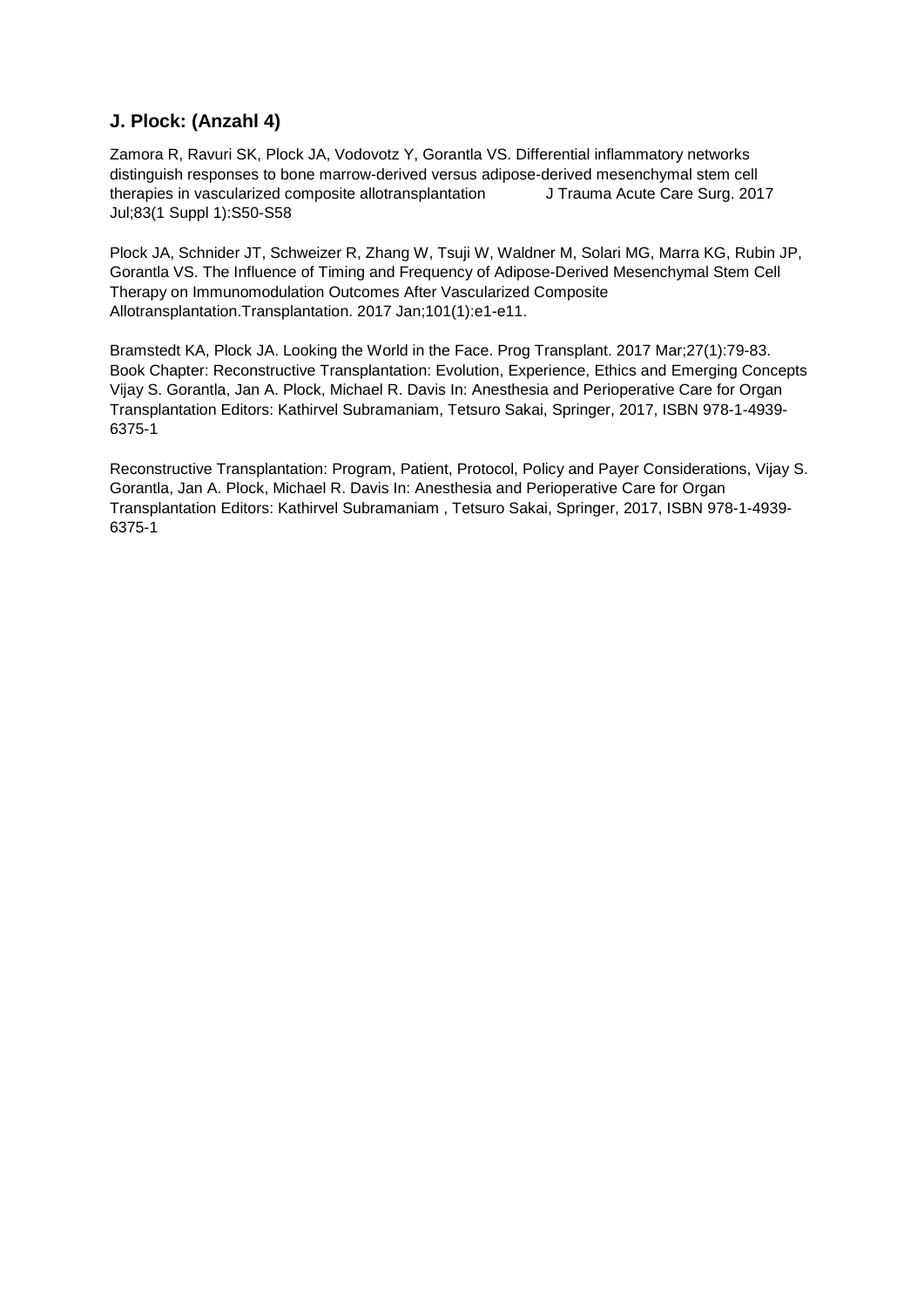# **Urs Schanz: (Anzahl 7)**

Widmer CC, Balabanov S, Schanz U, Theocharides APA. Transient paraproteinemia after allogeneic hematopoietic stem cell transplantation is an underexplored phenomenon associated with graft versus host disease.

Oncotarget. 2017 Nov15;8(63):106333-106341. doi: 10.18632/oncotarget.22462. eCollection 2017 Dec 5.

PubMed PMID: 29290952; PubMed Central PMCID: PMC5739737.

Samaras P, Rütti MF, Seifert B, Bachmann H, Schanz U, Eisenring M, Renner C, Susanne Müller AM, Schmidt A, Mischo A, Fuchs I, Bargetzi M, Manz MG, Stupp R, Petrausch U, Stenner-Liewen F. Mobilization of Hematopoietic Progenitor Cells with Standard- or Reduced-Dose Filgrastim after Vinorelbine in Multiple Myeloma Patients: A Randomized Prospective Single-Center Phase II Study. Biol Blood Marrow Transplant. 2017 Dec 12. pii: S1083-8791(17)31679-8. doi:10.1016/j.bbmt.2017.12.775. [Epub ahead of print] PubMed PMID: 29246820.

Gerull S, Denhaerynck K, Chalandon Y, Halter JP, Kirsch M, Kiss A, Schanz U, Vu DL, De Geest S, Passweg J. Lack of association between relationship status and clinical outcome in allogeneic stem cell transplantation-the Swiss Transplant Cohort Study.

Bone Marrow Transplant. 2017 Dec;52(12):1686-1688. doi:10.1038/bmt.2017.204. Epub 2017 Oct 9. PubMed PMID: 28991251.

Wilk CM, Weber I, Seidl K, Rachmühl C, Holzmann-Bürgel A, Müller AMS, Kuster SP, Schanz U, Zinkernagel AS.

Impact of oral gut decontamination on Staphylococcus aureus colonisation in patients undergoing allogeneic haematopoietic stem cell transplantation.

Int J Antimicrob Agents. 2017 Dec;50(6):726-729. doi: 10.1016/j.ijantimicag.2017.08.008. Epub 2017 Aug 7.

PubMed PMID: 28797807.

Onida F, de Wreede LC, van Biezen A, Eikema DJ, Byrne JL, Iori AP, Schots R, Jungova A, Schetelig J, Finke J, Veelken H, Johansson JE, Craddock C, Stelljes M, Theobald M, Holler E, Schanz U, Schaap N, Bittenbring J, Olavarria E, Chalandon Y, Kröger N.

Allogeneic stem cell transplantation in patients with atypical chronic myeloid leukaemia: a retrospective study from the Chronic Malignancies

Working Party of the European Society for Blood and Marrow Transplantation. Br J Haematol. 2017 Jun;177(5):759-765. doi: 10.1111/bjh.14619. Epub 2017 Mar 28. PubMed PMID: 28369779.

Valenta S, De Geest S, Fierz K, Beckmann S, Halter J, Schanz U, Nair G, Kirsch M. Perception of late effects among long-term survivors after haematopoietic stem cell transplantation: Descriptive analysis and validation of the Brief Illness Perception Questionnaire. A sub-study of the PROVIVO study. Eur J Oncol Nurs. 017 Apr;27:17-27. doi: 10.1016/j.ejon.2017.01.003. Epub 2017 Feb 9. PubMed PMID: 28279392.

Baumgartner A, Bargetzi M, Bargetzi A, Zueger N, Medinger M, Passweg J, Schanz U, Samaras P, Chalandon Y, Pichard C, Limonta A, Wannesson L, Pabst T, Duchosal MA, Hess U, Stanga Z, Mueller B, Schuetz P. Nutritional support practices in hematopoietic stem cell transplantation centers: A nationwide comparison

#### **Antonia Müller: (Anzahl 1)**

Response to Tyrosine Kinase Inhibitors in Myeloproliferative Neoplasia with 8p11 Translocation and CEP110-FGFR1 Rearrangement.

Wehrli M, Oppliger Leibundgut E, Gattiker HH, Manz MG, Müller AM, Goede JS. Oncologist. 2017 Apr;22(4):480-483. doi: 10.1634/theoncologist.2016-0354. Epub 2017 Feb 27.